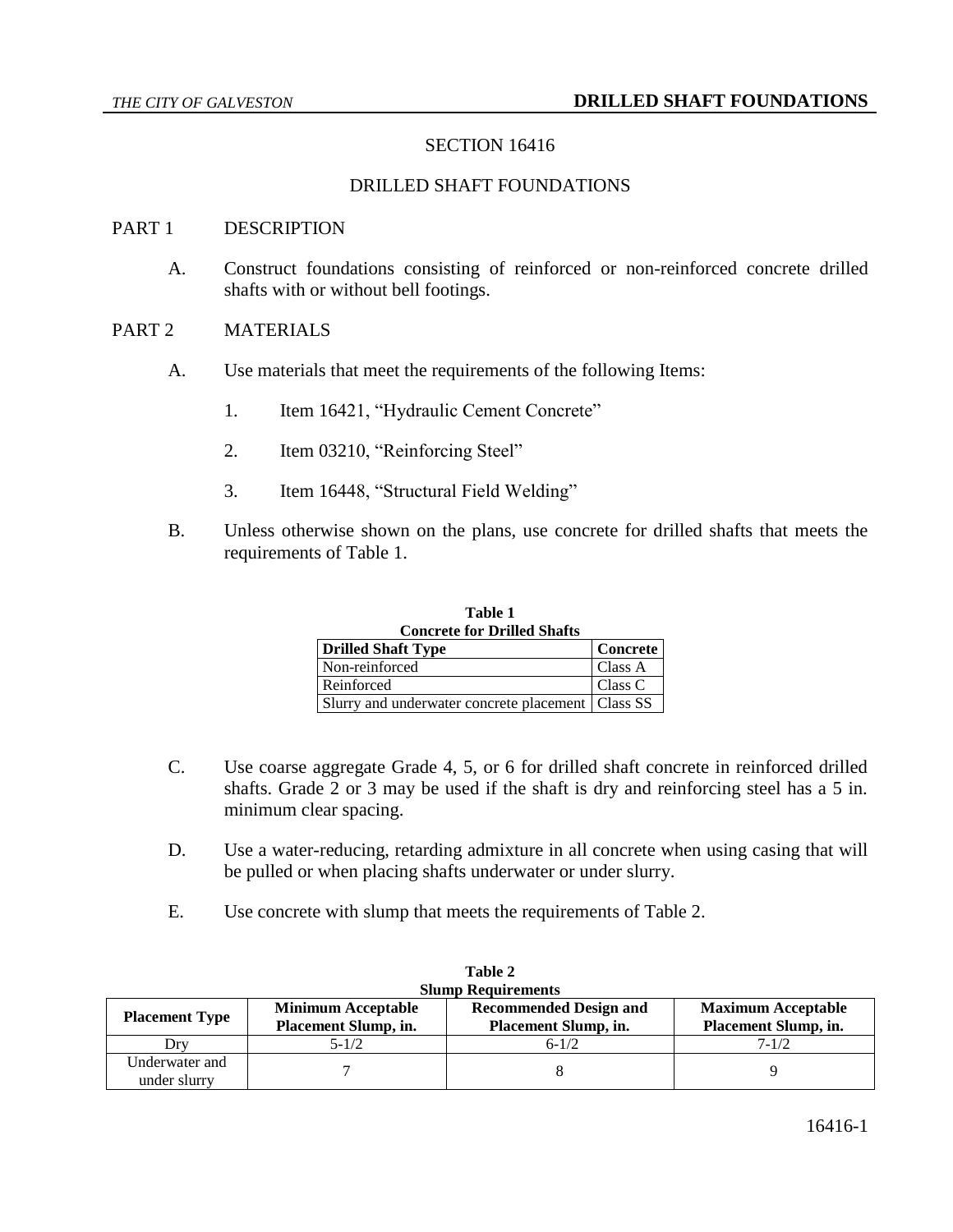- F. When casing is to be pulled or when concrete is to be placed underwater or under slurry, perform a slump loss test before beginning work. Provide concrete that will maintain a slump of at least 4 in. throughout the entire anticipated time of concrete placement. Time of concrete placement is described in Sections 16416, Part 3, 3.06 "Concrete" and 16416, Part 3, 3.07 "Additional Requirements for Slurry Displacement or Underwater Concrete Placement Methods." Note the temperature of the concrete mix at the beginning of the slump loss test. If concrete temperature at the time of placement into the drilled shaft is more than 10° higher than the slump loss test temperature, do not place the concrete. Use ice or other concrete cooling ingredients to lower concrete temperature, or run additional slump loss tests at the higher temperatures. Slump loss testing will be waived if anticipated time of concrete placement is less than 90 minutes.
- G. Use drilling slurry that meets the requirements of Table 3.

| <b>Slurry Requirements</b>                     |                     |                                                             |                            |                     |  |
|------------------------------------------------|---------------------|-------------------------------------------------------------|----------------------------|---------------------|--|
| <b>Before Introduction into the Excavation</b> |                     | Sampled from the Bottom of the Excavation before Concreting |                            |                     |  |
| <b>Specific Gravity</b>                        | <b>Sand Content</b> | <b>Specific Gravity</b>                                     | <b>Viscosity (seconds)</b> | <b>Sand Content</b> |  |
| $\leq 1.10$                                    | $1\%$               | $\leq 1.15$                                                 | < 45                       | $\leq 6\%$          |  |

| Table 3           |
|-------------------|
| lurry Requiremen! |

- H. Use mineral slurry consisting of processed bentonite or attapulgite clays mixed with clean fresh water. Do not use PHPA (partially hydrolized polyacrylamide) polymeric slurry or any other fluid composed primarily of a polymer solution.
- I. Before placing concrete, sample slurry from the bottom of the hole, and test it. Use a pump or air lift to remove slurry that does not meet the requirements of Table 3 while adding fresh clean slurry to the top of the hole to maintain the slurry level. Continue this operation until the slurry sampled from the bottom of the hole meets the requirements.

# PART 3 CONSTRUCTION

- A. Place the shaft to within the following tolerances.
	- 1. Vertical plumbness 1 in. per 10 ft. of depth.
	- 2. Center of shaft located under column 1 in. of horizontal plan position.
	- 3. Center of shaft located under footing  $-3$  in. of horizontal plan position.
- B. Complete the embankment at bridge ends before installing drilled shafts that pass through the fill.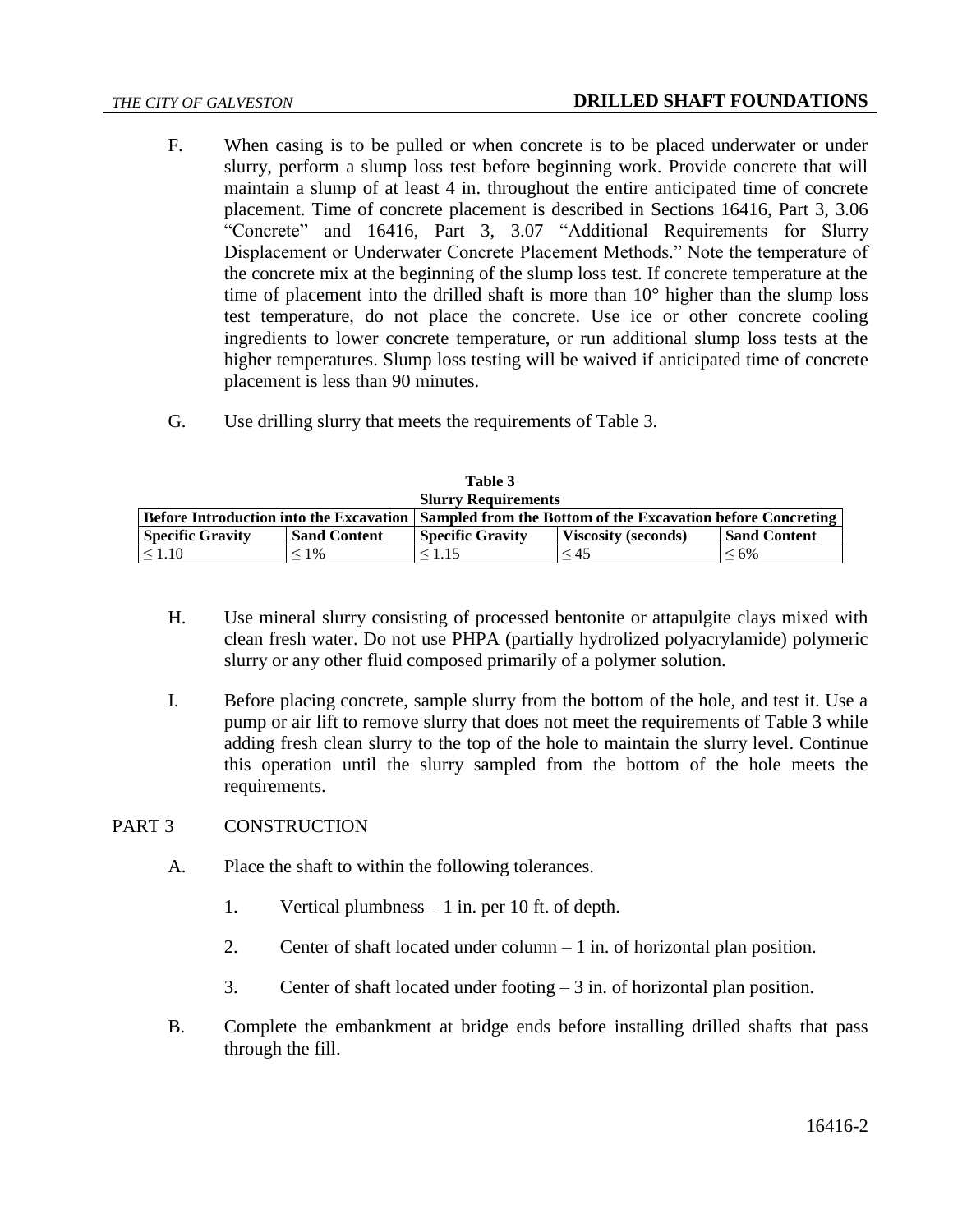#### 3.01 EXCAVATION

- A. The plans indicate the expected depths and elevations for encountering satisfactory bearing material. Excavate as required for the shafts and bell footings through all materials encountered to the dimensions and elevations shown on the plans or required by the site conditions. Removal of man-made obstructions not shown on the plans will be paid for in accordance with Item 01025, "Measurement and Payment." If satisfactory founding material is not encountered at plan elevation, adjust the bottom of the shaft or alter the foundation, as determined by the Owner's Representative, to satisfactorily comply with design requirements. Blasting is not allowed for excavations.
- B. If caving conditions are encountered, stop drilling and adopt a construction method that stabilizes the shaft walls.
- C. Do not excavate a shaft within 2 shaft diameters (clear) of an open shaft excavation, or one in which concrete has been placed in the preceding 24 hours.
- D. Dispose of material excavated from shafts and bells and not incorporated into the finished project. Dispose of excavated material in accordance with the plans and with federal, state, and local laws.
- E. Provide suitable access, lighting, and equipment for proper inspection of the completed excavation and for checking the dimensions and alignment of shafts and bell excavation.

### 3.02 CORE HOLES

A. If directed, take cores to determine the character of the supporting materials. Use a method that will result in recovery of an intact sample adequate for judging the character of the founding material. Such cores should be at least 5 ft. deeper than the proposed founding grade or a depth equal to the diameter of the shaft, whichever is greater. Take these cores when the excavation is approximately complete.

#### 3.03 CASING

- A. Use casing when necessary to prevent caving of the material or to exclude ground water. Provide casing with an outside diameter not less than the specified diameter of the shaft. Use casing strong enough to withstand handling stresses and pressures of concrete and of the surrounding earth or water, and that is watertight, smooth, clean, and free of accumulations of hardened concrete.
- B. Drill the portion of the shaft below the casing as close as possible to the specified shaft diameter. The portion of shaft below the casing may be as much as 2 in. smaller than the specified shaft diameter.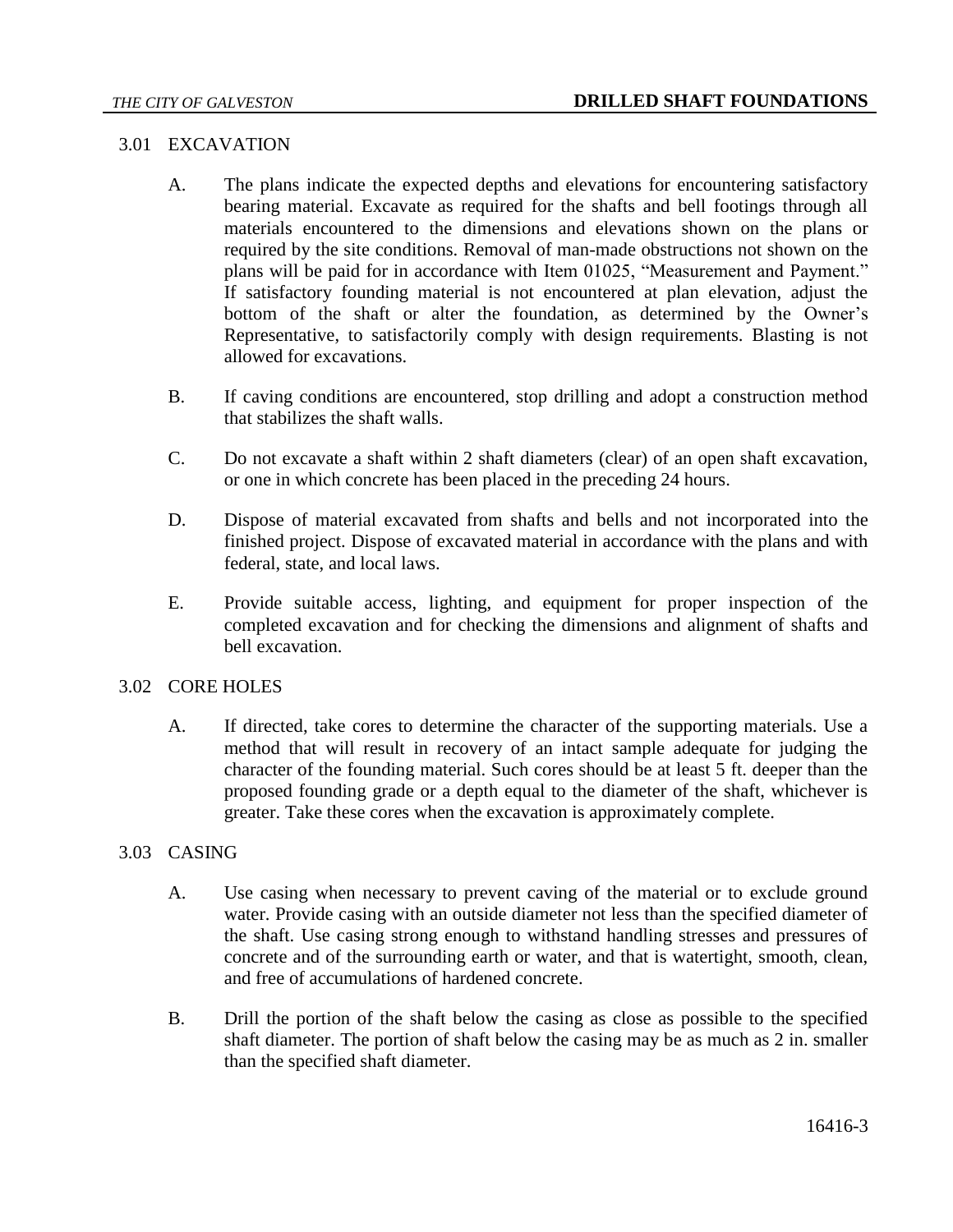- C. Use construction methods that result in a minimal amount of disturbed soil being trapped outside the casing. This does not apply to temporary undersized casings used to protect workers inside shafts or to drilled shafts designed for point bearing only.
- D. Do not leave any casing in place unless authorized or shown on the plans. Do not extract casing until after placing the concrete to an appropriate level. Maintain sufficient concrete in the casing at all times to counteract soil and water pressure. Before and during concrete placement, rotate or move the casing up or down a few inches if necessary to facilitate extraction of the casing.

### 3.04 REQUIREMENTS FOR SLURRY DISPLACEMENT METHOD

- A. Unless otherwise shown on the plans, the slurry displacement method may be used to construct drilled shafts. Use this method to support the sides of the excavation with processed mineral slurry that is then displaced by concrete to form a continuous concrete shaft.
- B. Do not use casing other than surface casing. Do not use surface casing longer than 20 ft. without approval. Do not extract the surface casing until after placing the concrete.
- C. For slurry mixed at the project site, pre-mix it in a reservoir of sufficient capacity to fill the excavation and for recovery of the slurry during concrete placement. Do not mix slurry in the shaft excavation or other hole. Allow adequate time for hydration of the slurry prior to introduction into the excavation.
- D. During and after drilling maintain a head of slurry in the shaft excavation at or near ground level or higher as necessary to counteract ground water pressure.
- E. Just before placing reinforcing steel, use an air lift or proper size cleanout bucket to remove any material that may have fallen from the sides of the excavation or accumulated on the bottom after the completion of drilling. Use a cleanout bucket if material is too large to be picked up with an air lift.
- F. If concrete placement is not started within 4 hours of the completion of the shaft excavation, reprocess the hole with the auger as directed. Then clean the bottom with an air lift or cleanout bucket, and check the slurry at the bottom of the hole for compliance with the slurry requirements of Article 16416, Part 2 "Materials."
- G. If the slurry forms a gel before concrete placement, agitate the congealed slurry to liquefaction just before concrete placement and whenever directed.
- H. Recover and dispose of all slurry as approved by the Owner's Representative, and in accordance with all federal, state, and local laws. Do not discharge slurry into or in close proximity to streams or other bodies of water.

#### 3.05 REINFORCING STEEL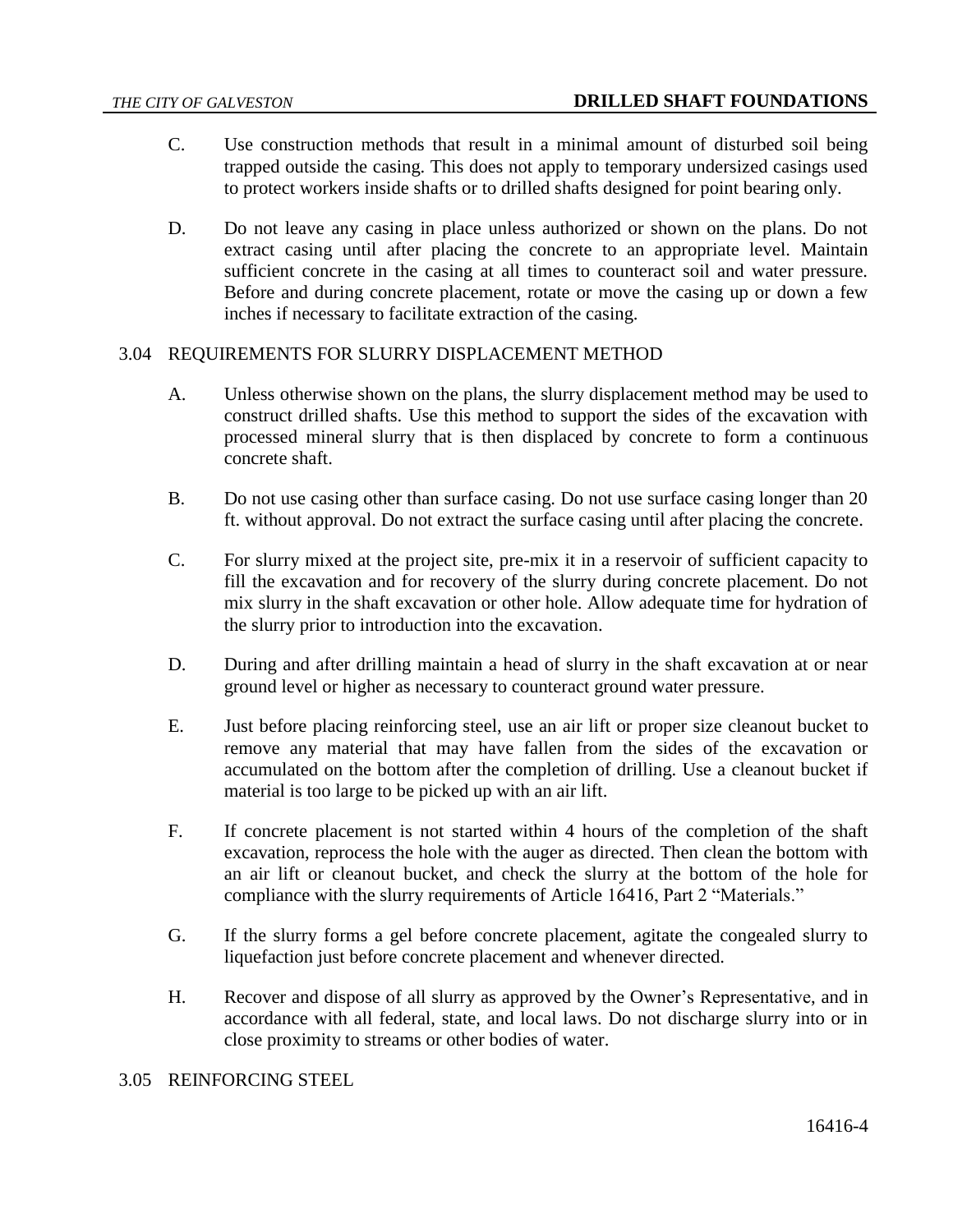- A. Completely assemble the cage of reinforcing steel, and place it as a unit immediately before concrete placement. The cage consists of longitudinal bars and lateral reinforcement (spiral reinforcement, lateral ties, or horizontal bands). If overhead obstacles prevent placement of the cage as a single unit, connect individual segments with couplers or by lapping steel as approved.
- B. If the shaft is lengthened beyond plan length, extend the reinforcing steel cage as follows, unless directed otherwise:
	- 1. For shafts supporting structures other than bridges, extend the cage to the bottom.
	- 2. For bridge shafts with plan lengths of less than 25 ft., extend the cage to 25 ft. or to the bottom, whichever is shorter.
	- 3. For bridge shafts with plan lengths at least 25 ft. that are lengthened less than 33% of plan length, extending the cage is not necessary.
	- 4. For bridge shafts with plan lengths at least 25 ft. that are lengthened more than 33% of plan length, extend the cage as directed.
- C. If the cage does not reach the bottom of the shaft, it may be suspended, or a portion of the longitudinal steel may be extended to support the cage on the bottom of the shaft. Bars used to extend or support the cage may be lap spliced or welded by a qualified welder. Place the extension at the bottom of the shaft.
- D. If using spiral reinforcement, tie it to the longitudinal bars at a spacing of at most 24 in., or as required for a stable cage. Do not weld lateral reinforcement to longitudinal bars unless otherwise shown on the plans.
- E. Center the reinforcing steel cage in the excavation using approved centering devices. Use enough devices to hold the cage in position along its entire length. Do not use square concrete spacer blocks in cased shafts.
- F. Support or hold down the cage to control vertical displacement during concrete placement or extraction of the casing. Use support that is concentric with the cage to prevent racking and distortion of the steel.
- G. Check the elevation of the top of the steel cage before and after concrete placement or after casing extraction when casing is used. Downward movement of the steel up to 6 in. per 20 ft. of shaft length and upward movement of the steel up to 6 in. total are acceptable.
- H. Maintain the minimum length of steel required for lap with column steel. Use dowel bars if the proper lap length is provided both into the shaft and into the column. Locate and tie all dowel bars into the cage before placing concrete or insert dowel bars into fresh, workable concrete.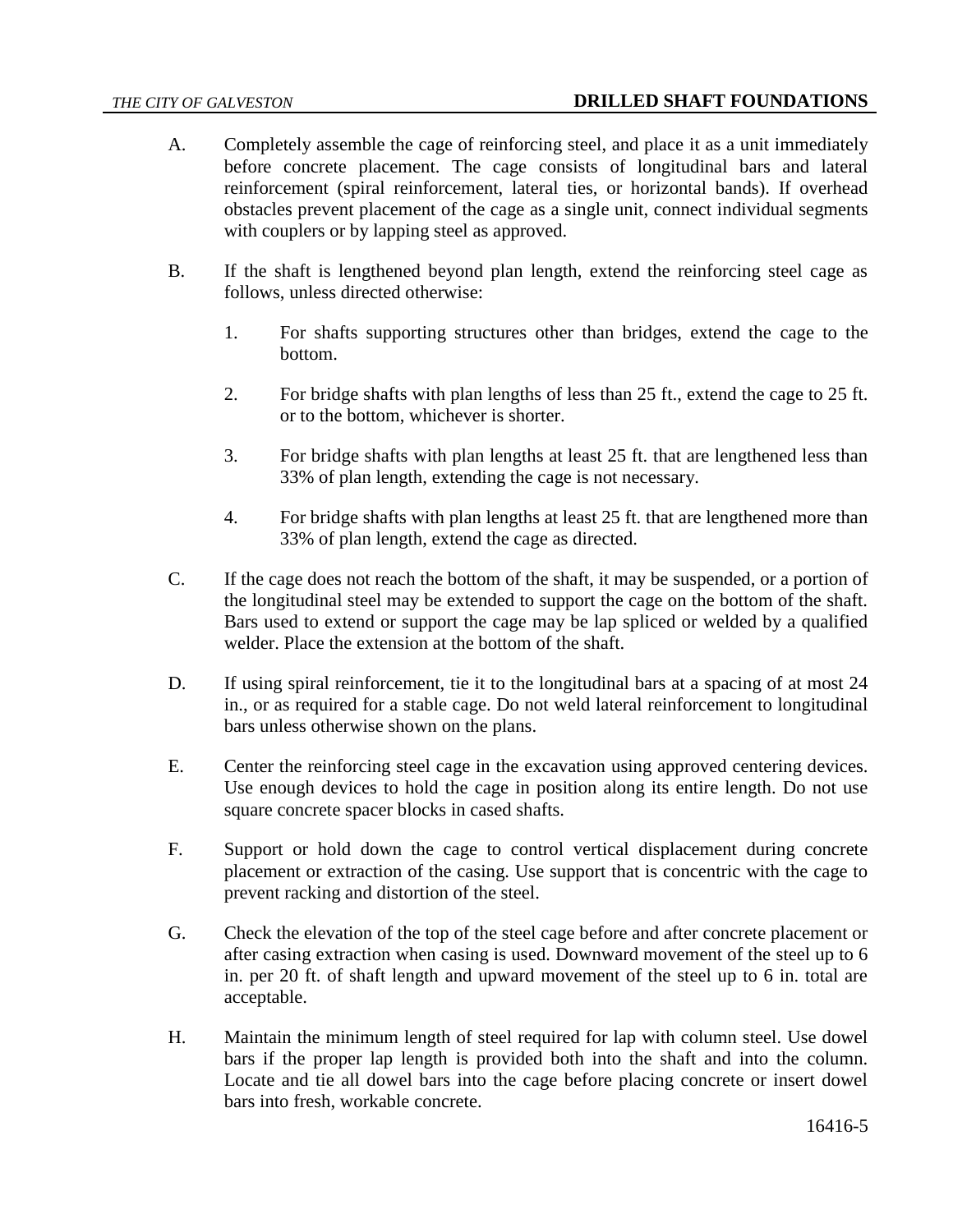I. Locate and tie anchor bolts when required prior to placement of concrete. Use templates or other devices to assure accurate placement of anchor bolts.

#### 3.06 CONCRETE

- A. Perform all work in accordance with requirements of Item 03310, "Structural Concrete." Mass concrete placement requirements do not apply to drilled shafts.
- B. Form portions of drilled shaft that project above natural ground.
- C. Remove loose material and accumulated seep water from the bottom of the excavation before placing concrete. If water cannot be removed, place concrete using underwater placement methods.
- D. Place concrete as soon as possible after all excavation is complete and reinforcing steel is placed. Provide workable concrete that does not require vibrating or rodding. Vibrate formed portions of drilled shafts.
- E. Place concrete continuously for the entire length of the shaft. For dry shafts of 24 in. or smaller diameter, limit free fall of concrete to 25 ft. Use a suitable tube or tremie to prevent segregation of materials. Use a tube or tremie in sections to provide proper discharge and to permit raising as the placement progresses. For dry shafts over 24 in. diameter, concrete can be allowed to free fall an unlimited distance if it does not strike the reinforcing cage or sides of the hole during placement. When free fall is used, provide a hopper with a minimum 3 ft.-long drop tube at the top of the shaft to direct concrete vertically down the center of the shaft. Do not use a shovel or other means to simply deflect the concrete discharge from the truck.
- F. For cased shafts, maintain a sufficient head of concrete at all times above the bottom of the casing to overcome hydrostatic pressure. Extract casing at a slow, uniform rate with the pull in line with the axis of the shaft. Monitor the concrete level in the casing during extraction. Stop the extraction and add concrete to the casing as required to ensure a completely full hole upon casing removal. The elapsed time from the mixing of the first concrete placed into the cased portion of the shaft until the completion of extraction of the casing must not exceed the time for which the concrete maintains a slump of over 4 in. in accordance with Article 16416. Part 2 "Materials." If the elapsed time is exceeded, modify the concrete mix, the construction procedures, or both for subsequent shafts.
- G. Cure the top surface and treat any construction joint area in accordance with Item 03310, "Structural Concrete."

# 3.07 ADDITIONAL REQUIREMENTS FOR SLURRY DISPLACEMENT OR UNDERWATER CONCRETE PLACEMENT METHODS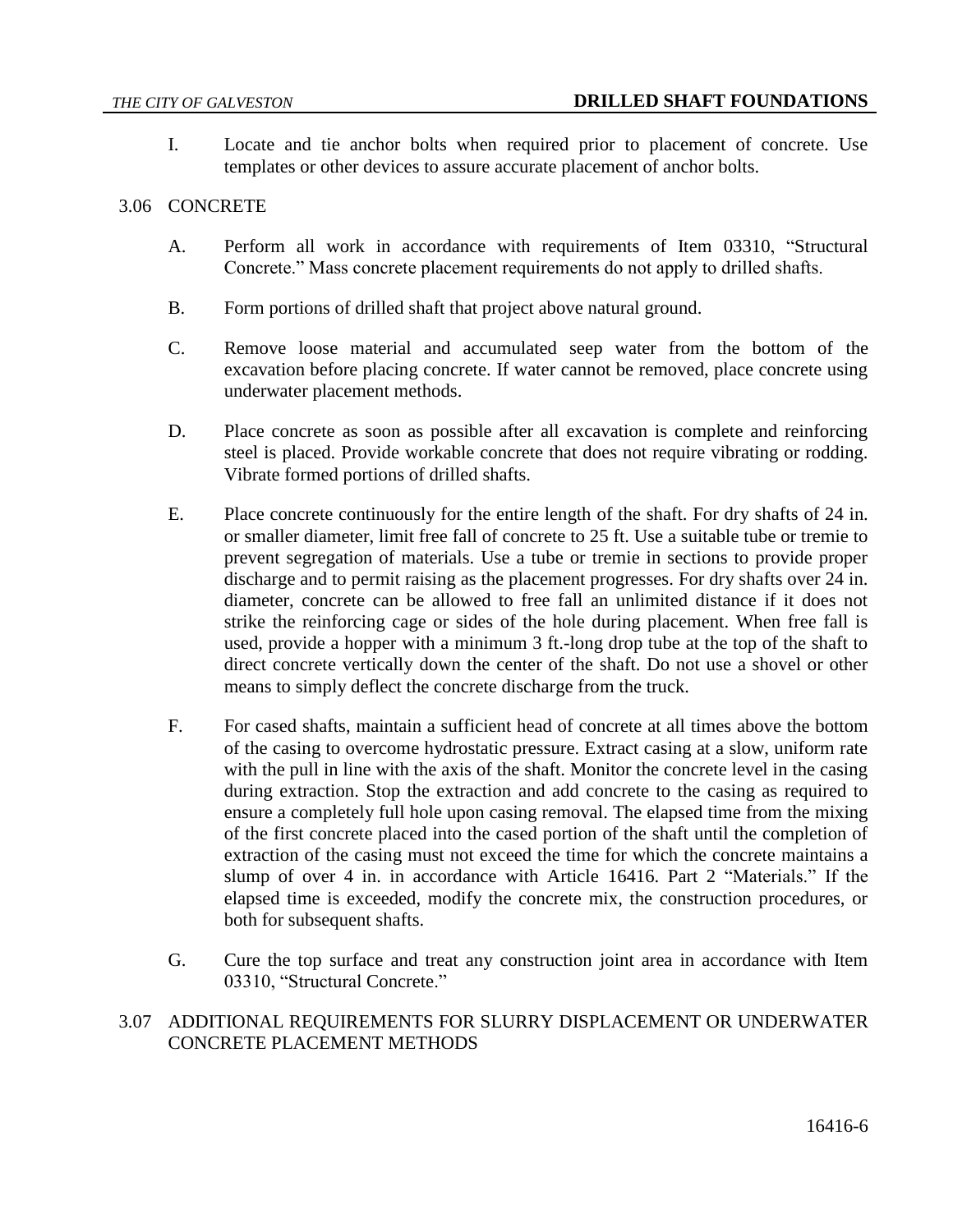- A. Place concrete on the same day that the shaft is excavated and as soon as possible after all excavation is complete and reinforcing steel is placed. Use an air lift or cleanout bucket of the proper size to clean the bottom of the excavation prior to placing the reinforcing steel cage and concrete. Place concrete through a closed tremie or pump it to the bottom of the excavation. Initially seal the tremie or pump line to positively separate the concrete from the slurry or water. Place concrete continuously from the beginning of placement until the shaft is completed. If using a tremie, keep it full of concrete and well submerged in the previously placed concrete at all times. Raise the tremie as necessary to maintain the free flow of concrete and the stability of any casing used. If using a pump, keep the discharge tube submerged in the previously placed concrete at all times. Place additional concrete to ensure the removal of any contaminated concrete at the top of the shaft. At the completion of the pour, allow the top portion of concrete to flush completely from the hole until there is no evidence of slurry or water contamination. Do not attempt to remove this concrete with shovels, pumps or other means. Level the top of shaft with hand tools as necessary.
- B. Use a sump or other approved method to channel displaced fluid and concrete away from the shaft excavation. Recover slurry and dispose of it as approved. Do not discharge displaced fluids into or in close proximity to streams or other bodies of water. For pours over water, provide a collar or other means of capturing slurry and the top portion of concrete flushed from the shaft.
- C. If concrete placement is interrupted due to withdrawal of the submerged end of the tremie or pump discharge tube before completion, remove the tube, reseal it at the bottom, penetrate with the tube into the concrete already placed by at least 5 ft., and recharge it before continuing.
- D. The elapsed time from the mixing of the first concrete placed until the completion of concrete placement, including extraction of the casing, must not exceed the time for which the concrete maintains a slump of over 4 in. in accordance with Article 416.2, "Materials." If the elapsed time is exceeded, modify the concrete mix, the construction procedures, or both for subsequent shafts.

# 3.08 TEST LOAD

A. If required, test load shafts in accordance with Item 16405, "Foundation Test Load."

# PART 4 MEASUREMENT

- 4.01 DRILLED SHAFT
	- A. Drilled shaft foundations will be measured by the foot to the bottom of the shaft.
		- 1. Interior Bents and Piers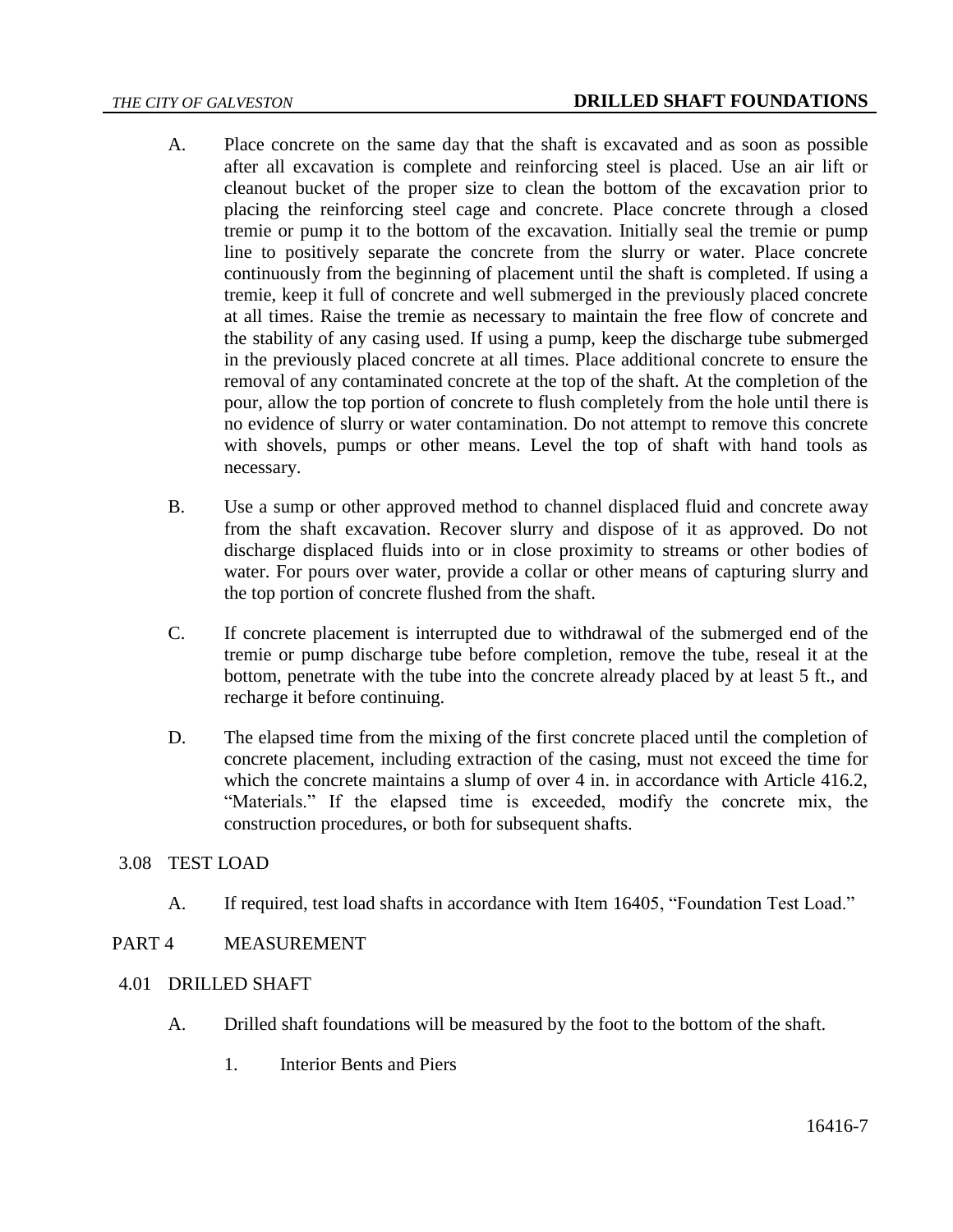- a. Shafts will be measured from a point approximately 6 in. below the finished earthwork elevation at the center of each shaft, unless specific elevations or dimensions are indicated on the plans or unless the Owner's Representative directs otherwise to meet unusual conditions. The bent height shown on the plans is for estimating purposes only and does not control the top-of-shaft measurement.
- 2. Abutment Bents and Retaining Walls
	- a. Shafts will be measured from the bottom of footing or cap elevation.
- 3. Other Non-Bridge Structures
	- a. Shafts will be measured from the top of the shaft.

## 4.02 BELL FOOTING

A. Bell footings will be measured by the cubic yard of concrete outside of the plan dimensions of the shaft. Bell footings are a plans quantity measurement item. The quantity to be paid is the quantity shown in the proposal. Additional measurements or calculations will be made if adjustments of quantities are required.

## 4.03 CORE HOLE

A. Core holes will be measured by each core hole drilled.

### PART 5 PAYMENT

- A. The unit prices bid for the various classifications of drilled shafts and bell footings will be full compensation for excavation; furnishing, placing, and removing casing; furnishing, processing, and recovering slurry; pumping; furnishing, and placing reinforcing steel; furnishing and placing concrete, including additional concrete required to fill an oversize casing or oversize excavation; conducting slump loss tests; backfilling; disposing of cuttings and slurry; and materials, tools, equipment, labor, and incidentals.
- B. When the bottom of a drilled shaft is placed at an elevation below plan grade, no direct payment will be made for extra reinforcement placed to support the cage. The extra reinforcement will be considered subsidiary to the price bid per foot of shaft. No extra payment will be made for casings left in place.
- C. No payment will be made for "Bell Footing" or "Drilled Shaft" until the concrete has been placed.

### 5.01 DRILLED SHAFT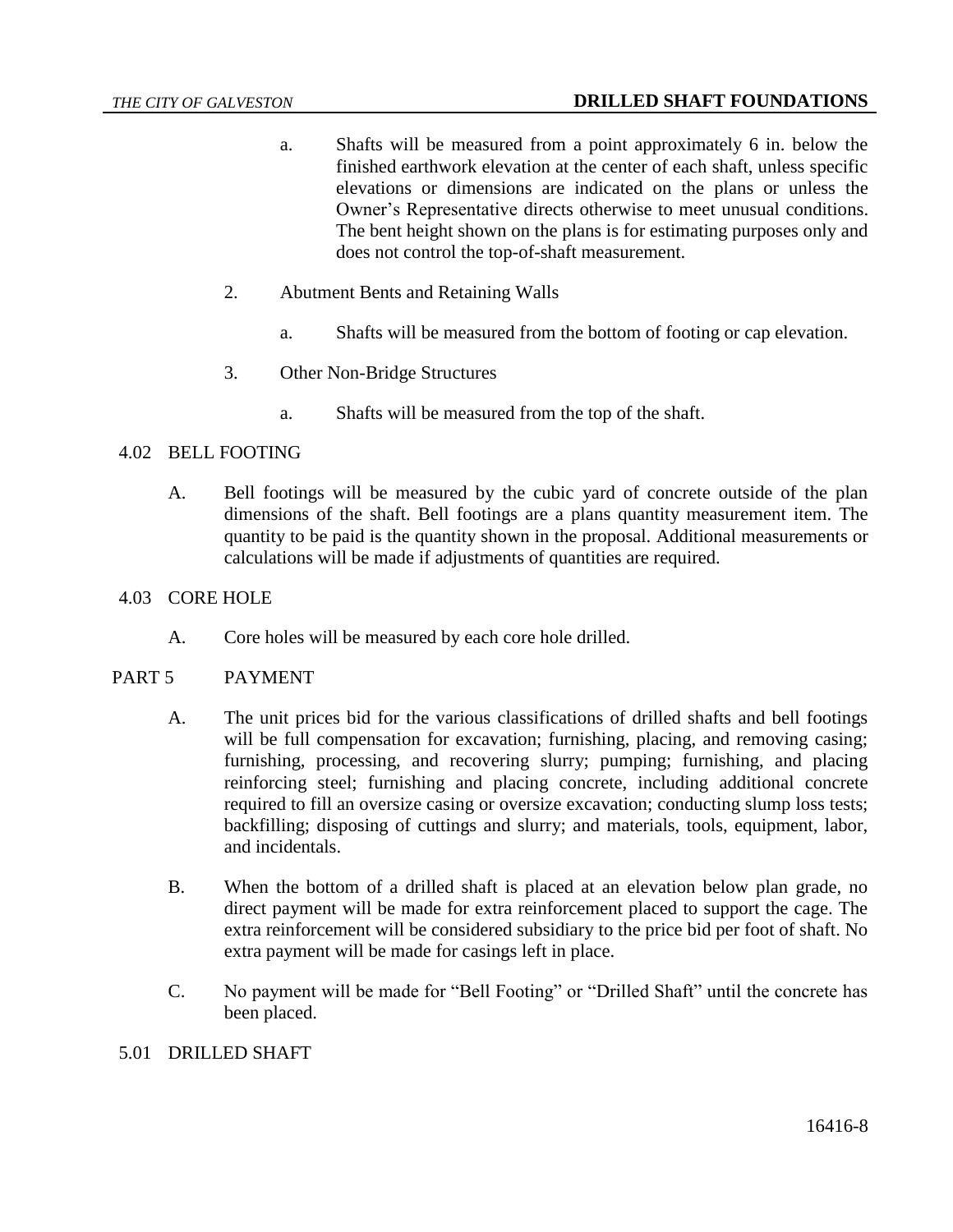- A. The work performed and materials furnished in accordance with this Item and measured as provided under "Measurement" will be paid for at the unit price bid for "Drilled Shaft" or "Drilled Shaft (Non-reinforced)" or "Drilled Shaft (Sign Mounts)" or "Drilled Shaft (High Mast Pole)" of the specified diameter, subject to the limitations for overruns authorized by the Owner's Representative given in Section 16416, Part 5, 5.01 A. 1. "Overrun."
	- 1. Overrun
		- a. Payment for individual completed shaft lengths up to and including 5 ft. in excess of the maximum plan length shaft, as defined in Section 16416, Part 5, 5.01 A. 2. "Maximum Plan Length Shaft," will be made at the unit price bid per foot of the specified diameter.
		- b. Payment for the portion of individual completed shaft length in excess of 5 ft. and up to and including 15 ft. more than the maximum plan length shaft, as defined in this Item, will be made at a unit price equal to 115% of the unit price bid per foot of the specified diameter.
		- c. Payment for that portion of individual completed shaft length in excess of 15 ft. more than the maximum plan length shaft, as defined in Section 16416, Part 5, 5.01 A. 2., will be made at a unit price equal to 125% of the unit price bid per foot of the specified diameter.
	- 2. Maximum Plan Length Shaft
		- a. Payment described above is subject to the following provisions for extra depth drilling:
			- (1). For bridge structures, the maximum plan length shaft is the maximum length shaft, regardless of diameter, for any drilled shaft on that specific bridge.
			- (2). For retaining walls, the maximum plan length shaft is the maximum length shaft, regardless of diameter, for any drilled shaft on that specific retaining wall.
			- (3). For overhead sign structures, the maximum plan length shaft is the maximum length shaft, regardless of diameter, for any overhead sign structures included in the contract.
			- (4). For high mast illumination poles, the maximum plan length shaft is the maximum length shaft, regardless of diameter, for any high mast illumination pole included in the contract.

# 5.02 BELL FOOTING